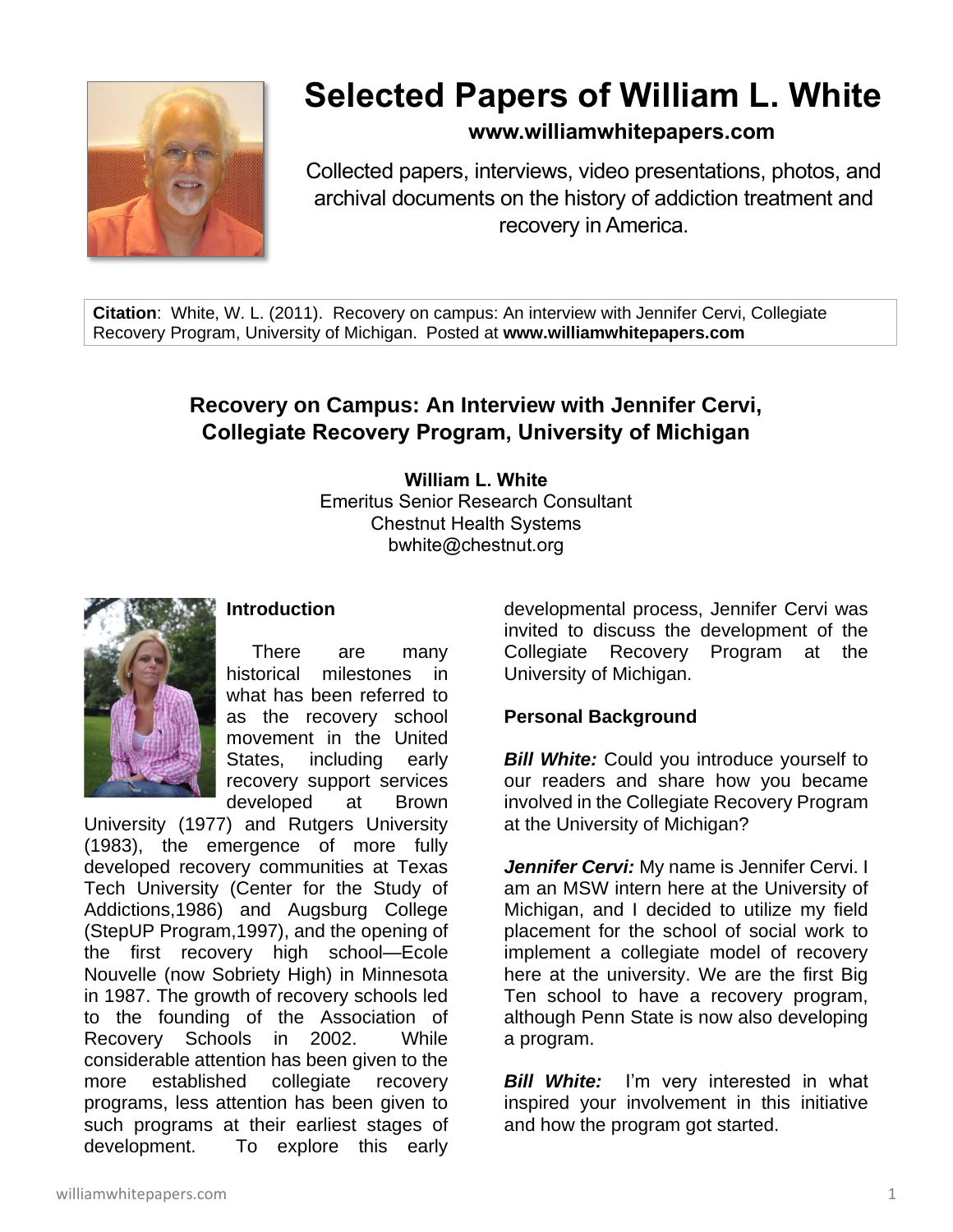*Jennifer Cervi:* I am 5 ½ years clean and sober—a recovering methamphetamine addict. My addiction and recovery journeys inspired me to want to bring recovery to a college campus. Ivana Grahovac (who is now the Manager of the Center for Students in Recovery at the University of Texas) and I started a student group here three years ago called "Students for Recovery." From that, we discovered that there were more needs than a student organization could meet. So, when I entered the school of social work, I started working with my field placement to bring a more formal model of collegiate recovery support to campus. We started working with Dr. Kate Harris and Dr. Matt Russell at Texas Tech University and last November, field advisor Mary Jo Desprez and I visited the Texas Tech program to see how their program worked and how it might be adapted for the University of Michigan.

## **Program Overview**

*Bill White:* For those unfamiliar with the recovery school movement, how would you describe the collegiate recovery program at the U of M?

*Jennifer Cervi:* There are several components. I provide case management to the students who are within our program. That includes the availability of recovery housing from our housing department, linkage to student disability services if needed, and assistance with other challenges experienced by students in recovery. It also includes participation in our student recovery organization and networking with the AA community here in Ann Arbor as well as here on campus.

I meet weekly with students in the recovery program to provide academic and social support. We sit down and review some of the basics: "How many meetings per week are you attending? Do you have a sponsor? How are your classes in terms of balancing academic pressures with recovery support? Is your housing situation a threat or a support to your recovery? Do you need a more recovery-supportive housing environment? Are your financial support needs being adequately met? Do you need any counseling either here on campus or through referral to outside resources? The whole process is very comprehensive and very personalized.

**Bill White:** You mentioned earlier the linkage to the AA community. Are there students who are also involved in NA and other recovery support alternatives?

*Jennifer Cervi:* There are some students who feel more comfortable going to NA, and we have Marijuana Anonymous here in Ann Arbor. Although Ann Arbor is very AAfocused, we do have other alternatives.

# **Recovering Student Profile**

*Bill White:* Is there a common profile of the students who are involved in the Collegiate Recovery Program?

Jennifer Cervi: Honestly, no. They're all very, very unique and represent a diversity of individuals by age, ethnicity, addiction histories, and life experience. There are not a whole lot of similarities except they have a desire to stay sober. We have a lot of students who were in recovery before returning to school and others who started their recovery after attending the U of M.

## **Staffing and Funding**

**Bill White:** Jennifer, are you the only staff person in the program?

*Jennifer Cervi:* I am also advised by Mary Jo Desprez, who's in charge of all of the U of M's campus alcohol and other drug prevention programs. We also utilize volunteers in the program.

Students who have more sobriety some of our grad students are 6 to7 years sober—provide support to our younger students who are earlier in their recovery.

*Bill White:* How is the collegiate recovery program funded at this point?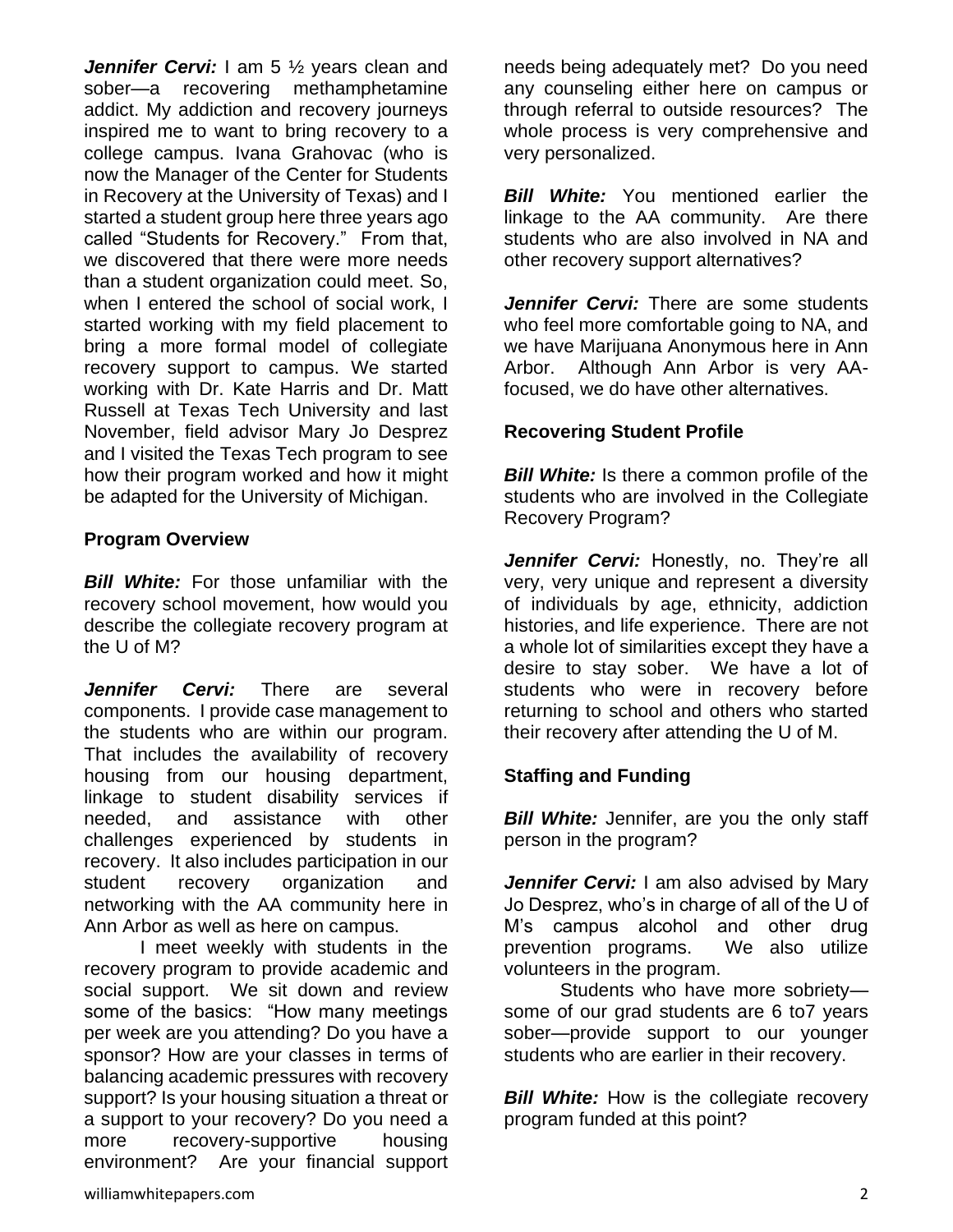*Jennifer Cervi:* We've had parents who have generously donated money, and we've also had some University Health Services (UHS) support as well. UHS has granted us funding for travel expenses to the annual Collegiate Recovery Conference, as well as funding for operating costs. Up to this point, we have been operating on a minimal budget. As the program looks into the future, the budget will include a full-time employee, a team building group for the winter semester, and possible scholarships. Individuals may donate through our online website, www.uhs.umich.edu/recovery.

*Bill White:* Some campus recovery programs have received sizable endowments—some from parents who had lost a child to addiction and from parents grateful for their child's recovery—that provided scholarships for students in recovery to return to school. Is that the case with Michigan?

*Jennifer Cervi:* That's what we're working towards; we're just not there yet. We're working with our development office to help make that a reality.

## **Effectiveness and Key Ingredients**

*Bill White:* The early reports that came out of Texas Tech and other campus recovery programs noted two major findings: a very low rate of resumed alcohol and other drug use among students in the program and very high rates of academic performance. Has that also been your experience at Michigan?

*Jennifer Cervi:* We've only been active since September, but so far, the data seems to support those two findings. Our students are doing extremely well academically this semester, and they are very involved in the recovery community.

*Bill White:* What do you think are the special ingredients that make campus recovery programs so effective?

*Jennifer Cervi:* Number one, community. Number two, a safe place to be in recovery. We are creating both on the U of M campus. We are reducing stigma and isolation by creating this recovery community within the larger campus environment.

#### **Challenges and Lessons**

*Bill White:* What have been some of the challenges of building a campus recovery program?

*Jennifer Cervi:* We've been pursuing this since last February, and it's been a very positive experience so far. I think the only thing that has been challenging has been working through the typical campus bureaucracy. Things just take longer than you would think, such as getting furniture for our recovery space. But overall, it has been a very smooth process. From the day that we brought Texas Tech here in February, we have had all of our primary stakeholders from the Vice President of Student Affairs to the Dean of Students on board. We expected a lot more difficulties than we've actually encountered.

**Bill White:** What are some of the lessons you've learned through this early process?

*Jennifer Cervi:* It takes time. It's a process. Also, I think recovery support is very, very different for each student. They're all very, very different.

I didn't necessarily know what to expect in the beginning. But honestly, this campus has been overwhelmingly welcoming and supportive of this movement.

## **Future of the Program**

*Bill White:* What is your vision for the future of the Collegiate Recovery Program?

*Jennifer Cervi:* I have a vision of stable. sustainable funding that will ensure that we have an ability to reach all potential students in recovery and also that we have the ability to reach all who need our services. There are 40,000 students on this campus. My desire is to reach every single one who needs our services.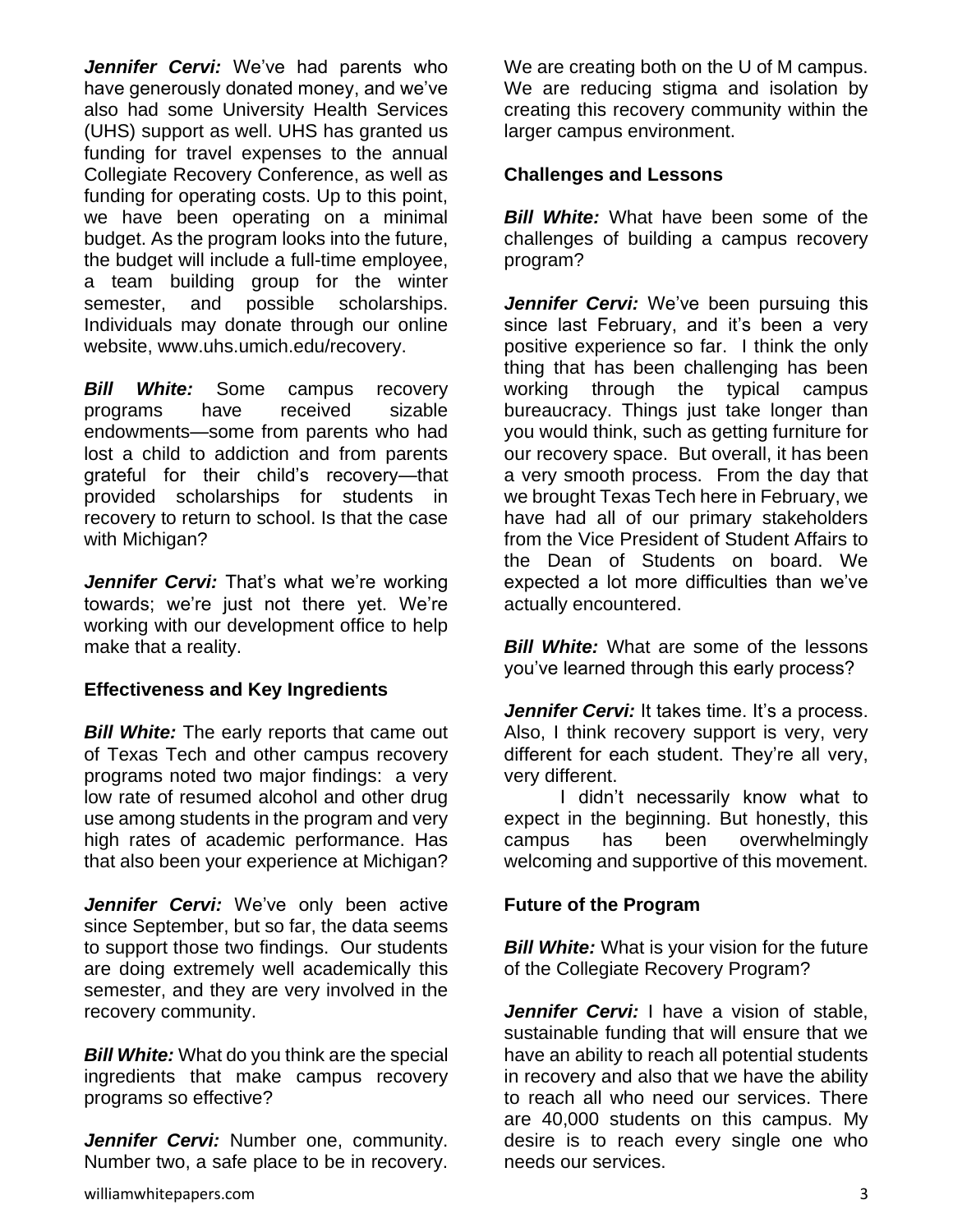*Bill White:* When I was at Texas Tech, one of the things that struck me was the number of students on campus who entered recovery because of their contact with students in the campus recovery program. Are you seeing some of that at Michigan even in this early period of your development?

*Jennifer Cervi:* Without a doubt. We have those who did not see their drinking or drug use as a problem until they met students in recovery and heard their stories. And we have people who went through a local treatment center who had left the U of M because of their addiction, but had not thought of returning to campus to continue their education. Now they are coming back because there are supports for their recovery on campus. Both are powerful statements about what a recovery program can mean to a college or university campus.

*Bill White:* Do you see a time when the students in the program will be doing more formal outreach to the larger campus?

*Jennifer Cervi:* Without a doubt. And we're starting to do some of that in the dorms. We're trying to get to as many venues as we can, including speaking at classes on campus.

#### **Personal Reflections**

*Bill White:* On a personal level, what's been the best part of this process for you so far?

*Jennifer Cervi:* I think that this is my passion, my life's work. Seeing students have the ability to not just recover, but to live to their full potential, that's really powerful to me. I think that's why I went through everything on my journey. Now it is time to give back, to be of service. I absolutely love this work.

*Bill White:* Are there any incidents that you can think of since you started that capture the essence of what this program is all about?

*Jennifer Cervi:* I've seen some students who had struggled to get their recovery started achieve four months sobriety while simultaneously completing a semester of good academic work. That's really what it's all about. And to see this community coming together as we approach the end of the semester, that's what it's all about to me.

**Bill White:** I'm really struck by the passion you have for this work. Do you see yourself involved with campus-type recovery programs far into your future?

*Jennifer Cervi:* That is my long-term career goal. If I could write my next career step, it would be as a Program Coordinator after I graduate in April.

*Bill White:* Is there anything we have not touched on that would be important for our readers to understand about the Collegiate Recovery Program at the University of Michigan?

*Jennifer Cervi:* I think our websites are important. If readers want to know more about our program, I would encourage them to visit [http://www.uhs.umich.edu/recovery.](http://www.uhs.umich.edu/recovery)

This is where we're at today at our early stage of development. We will continue to grow. I appreciate you giving us the coverage because the more people we reach, the more we will grow as a recovery community.

**Bill White:** Jennifer, thank you for your willingness to discuss the University of Michigan Collegiate Recovery Program, and thank you for all you do for students in recovery.